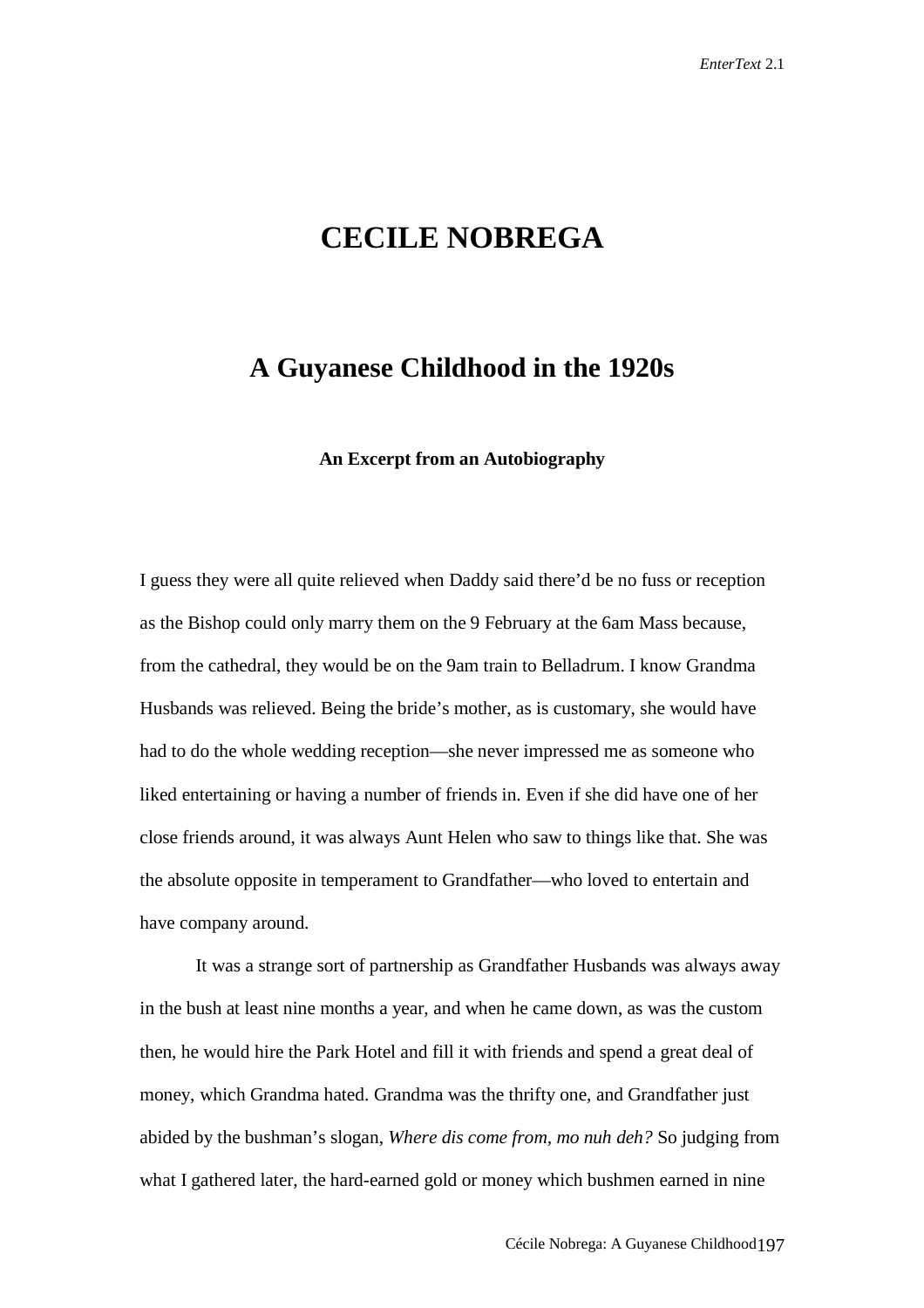months was frittered away on sprees, and entertaining their friends, when they came down to Georgetown from the bush. Nor was his the only sort of waste of money. There was the case where one famous bushman—I can't this minute recall his name—would hire a horse and carriage to drive him round the town, and each time on dismounting from the carriage he'd feed the horse with \$5, \$10, and \$20 notes. It was pathetic. Of course, we were hardly in a position to pass judgment on these bushmen, some of whom were "pork-knockers"—a name given to those who worked and sieved through the sand and gravel in the stream to find the gold—as their lives must have been awfully dull. Eat, sleep, wake and dredge gold, eat, sleep, wake and dredge gold, eat, sleep, get a whore when there was money, eat, sleep, drink rum when you could buy it. What a life! This was the standard bush life at every level. Pork-knockers and shopkeepers all lived the same life.

That included Grandfather Husbands, who had originally gone to the bush with Uncle Zac, a young uncle of Grandma's, to open a drugstore—Grandfather was a trained pharmacist, Uncle Zac a teacher. Business was not only slow—it never took off. People in the bush knew all the remedies as provided by nature. Living as they did close to nature they knew at firsthand all the herbs which could cure snake-bites and other illnesses which occurred in these parts. Medicine as provided by these two "medics" were a joke to the inhabitants of the interior. Doing a bit of research with regard to the needs of the pork-knockers, the business partners realised that FOOD was what they should provide in their shop, and immediately set about opening a shop that not only sold food, but *everything possible that a bushman would need.* Clothes, cutlasses, shovels, forks, spades, buckets, penknives, razor-blades, shaving sticks, rope, to name a few of the hardware and other items, candles, cigarettes, Lighthouse matches, Capstan tobacco, kerosene oil, wicks for oil lanterns, pots, pans, frying pans,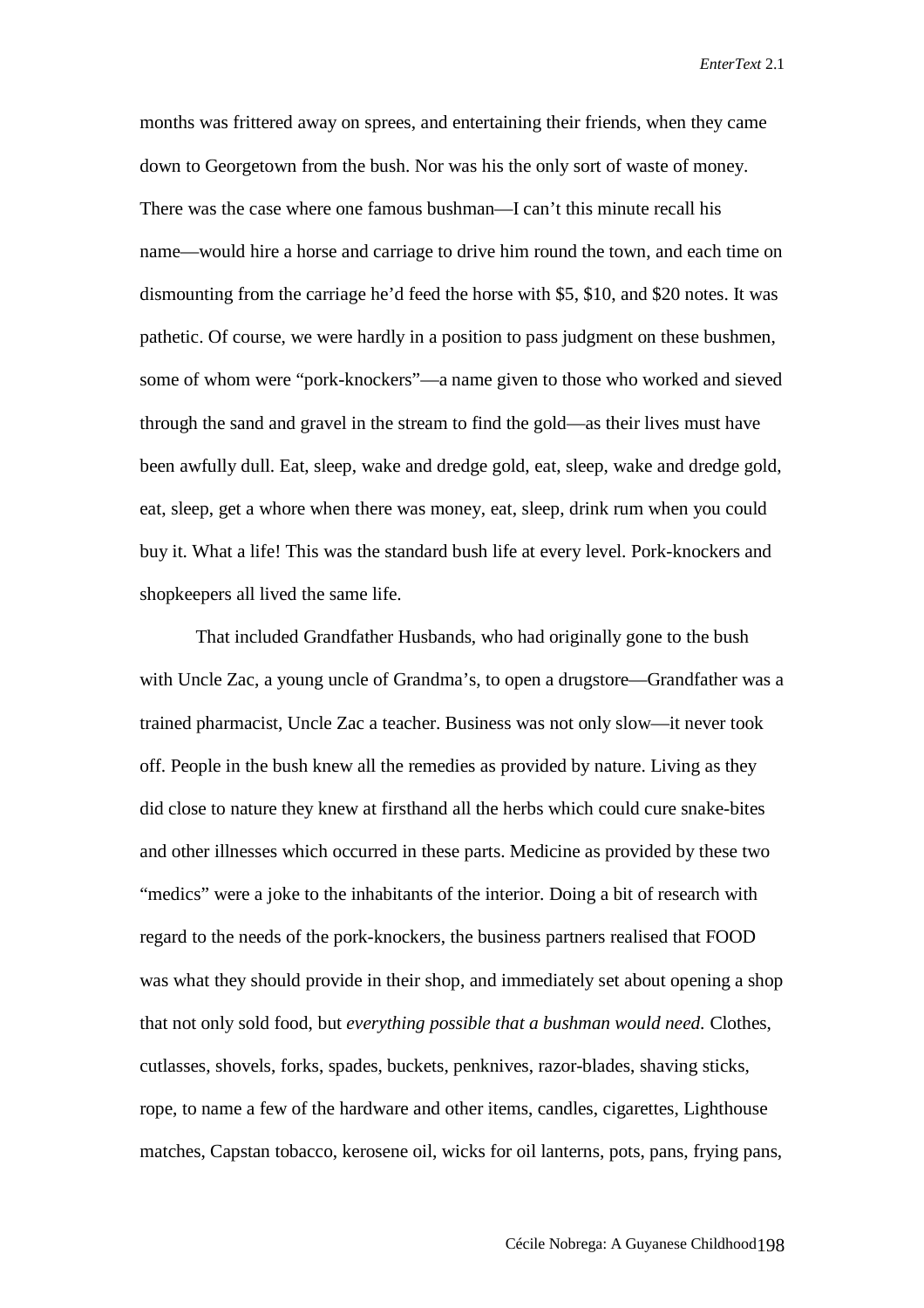graters, and other cooking utensils, and of course the food, which consisted of Demerara sugar, rice, split peas, black-eye peas, potatoes, curry-powder, salt, black pepper, cooking oil, flour, lard, keg butter, soap, Lifebuoy and carbolic for bathing, and Fernandes blue and white soda soap for washing clothes and scrubbing floors, Rickett's blue. To all this was added rolled chocolate sticks and "fresh" eggs. I remember Aunt Clara telling Mummy one day why the carton of eggs she sent to the bush were always labelled "Fresh Eggs." "You see," she explained, "the boat going up the Potaro, and stopping at Sands where the shop was, took three weeks, and people would think they were stale." She continued, "Eggs take three weeks to hatch out, and who knows if during a hot season the box of eggs would arrive as chicks?" She had the most whimsical smile. They were all blessed with the gift of humour. Without blinking an eye, the Husbands clan could generate a roomful of laughing folk.

Aunt Clara was their "man of business." She did all the wholesale purchasing, packing and shipping of the goods. She was indeed the business-woman of the family. Rum was one of the items sold for which there had to be a special licence. White rum, which contained a high percentage of alcohol, was almost lethal, taken in large quantities. The other rums were like those we have today, of a golden colour, and varied in quality and price because of its age. There was the fifteen year-old EXTRA SPECIAL, the ten year-old MAESTRO XL BRAND, and the mellow Demerara rum produced by D. H. D'Aguiar Bros.

A bushman's whole life could be summed up in the three categories: Wine, Women and Song. When we were old enough to chat openly about things of this nature, from things Grandma told us, we would have known that Grandfather Husbands was a lady's man. A man like grandfather, handsome with his grey eyes,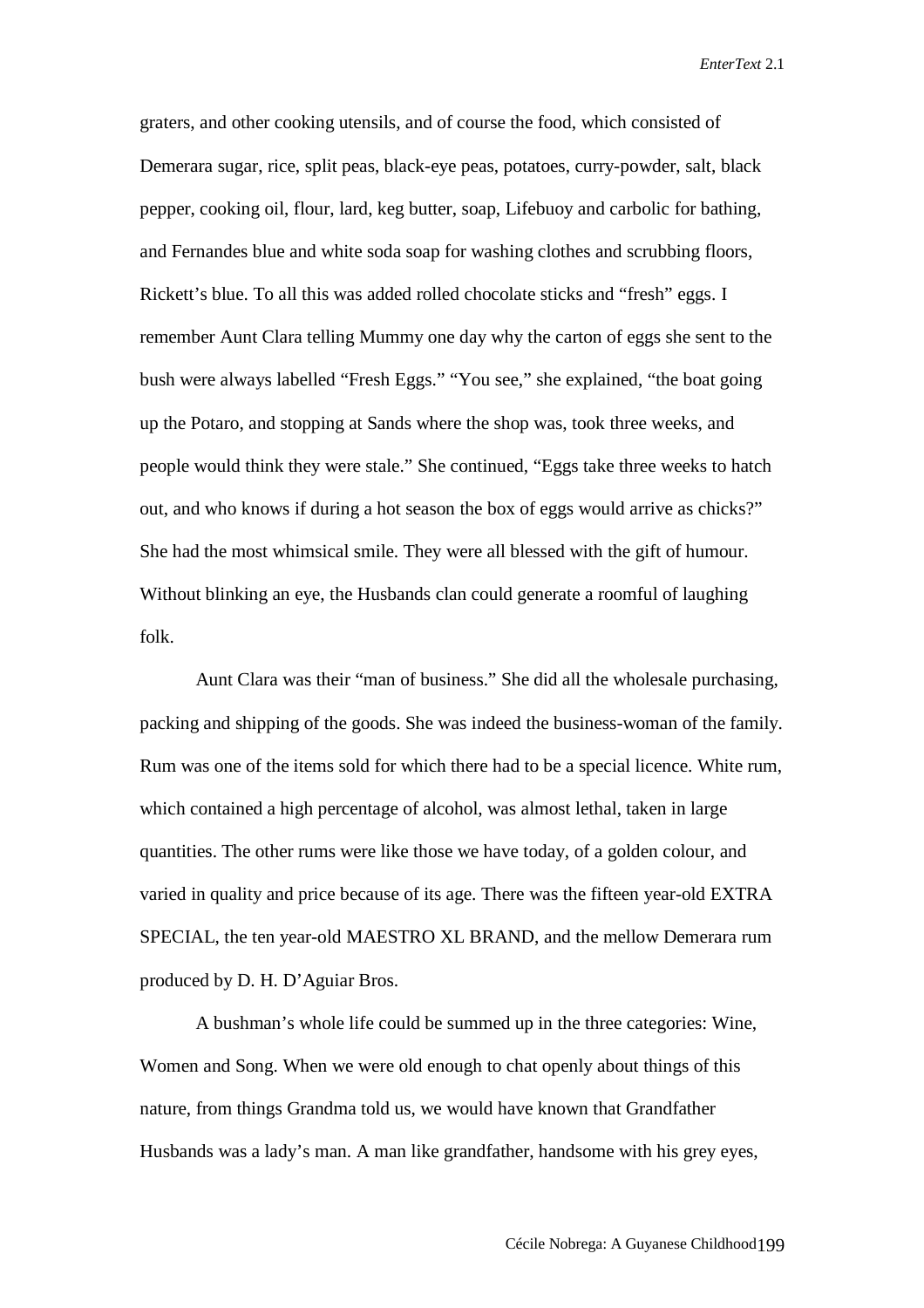and financially qualified as proprietor of a general goods shop, wifeless for nine months a year, he would have to be Angel Gabriel to be strictly faithful to his marriage vows—and I would not vouch that Gabriel, having his wings to transport him around, would not have had a little fling here and there—so cut off from the normal way of life in the city or countryside the bush folk were. The result was, yes, Grandfather was a lady's man, and that meant giving favours to many of his "girlfriends." This was easy. He was a very kind sort of man and never really cared much about money. All he cared about was LIFE, and living the life, for him, meant lots of friends, food, drink, jokes, fun and games.

He was a lovely man. I remember him well, with a tiny neat moustache. This has stayed in my memory because one Sunday, when we were at Grandma's and he was down, after lunch he lay on the floor by the door, and called Doll and me to pick out his grey hair. He was also vain, I think, as he did not allow any grey hair to nestle on his head. He said he'd give us a sixpence for a hundred, and Doll and I loved the idea of getting a "shine money." This was the term we used for sixpences and "bits." A bit was another little shine money, which was worth four pence, or eight cents. Grandma used to save them in a bit tin. We settled down to pick and pick and pick all the white hair we saw in Grandfather's head, until we were tired, and he was tired lying on the hard floor. There was a long three-feet wide carpet running along the gallery, but he was not on this. He was sort of upside-down, perpendicular to the carpet, so we could both get at the grey hair on his head on the floor. It was when he lay there, I scrutinized my grandfather's features well. He was nice. He had a lovely complexion, Chinese type of hair and look, and I think when he smiled I could see he was wearing dentures.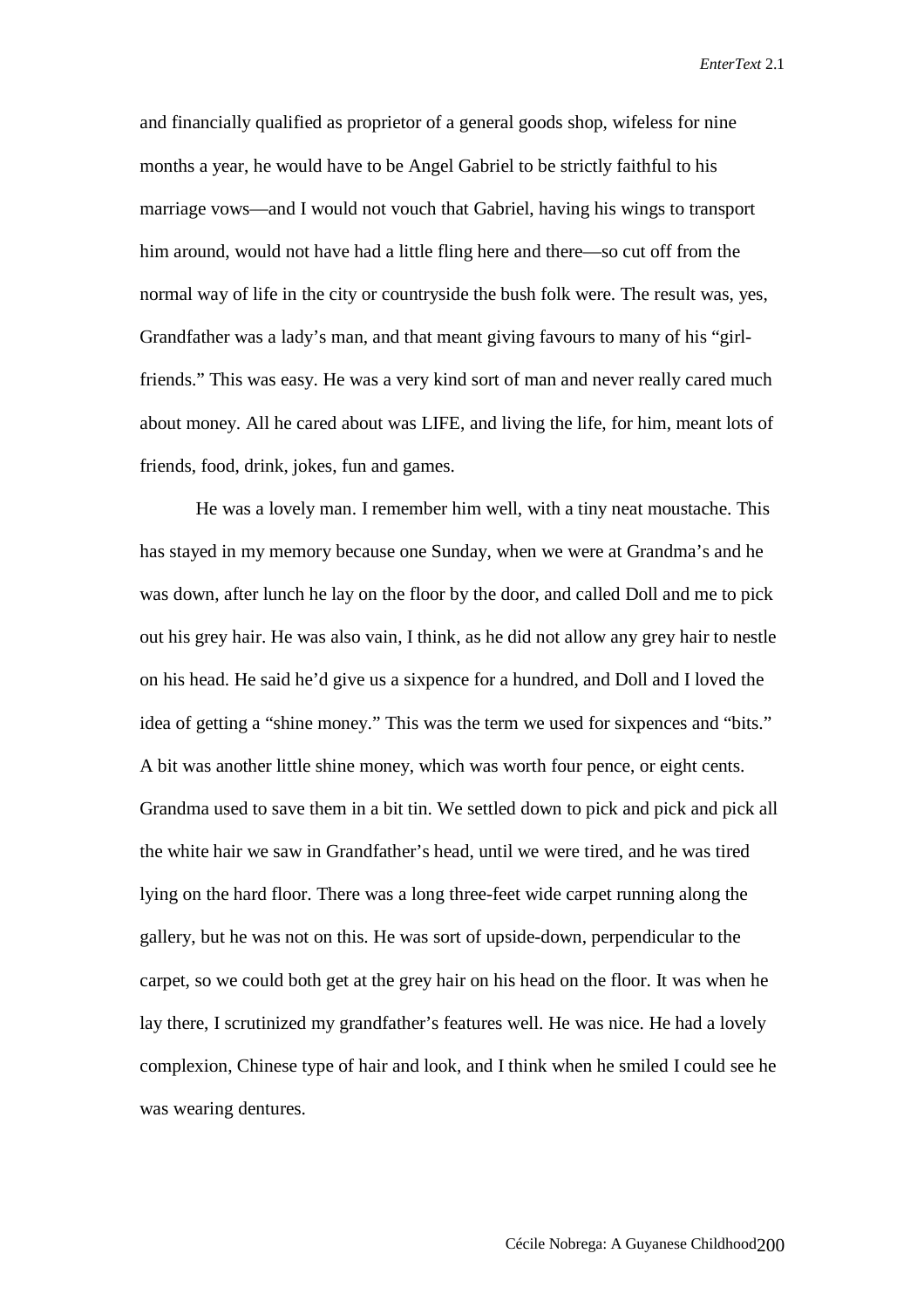The time had come to count the number of grey hairs we each had pulled out. Doll seemed to have quite a lot. I counted first, as it looked less, and I wanted to get up and go. I was tired. Grandfather pulled out a bit of black cloth, the size of a handkerchief, and took mine off, counting them one by one to thirty-one. Well, I thought Doll's looked as though we could make the hundred. She got hers together for counting. Grandfather commenced. Suddenly he stopped. "But wait a minute," he said. "Doll Grandfather's hair stiff like this?" Dolly's face became strangely tense. She had a tiny face, but with this tenseness it was hard to describe. She sat up and said nothing. The silence was deafening. I couldn't tell what grandfather was getting at and I didn't know why Dolly never said yea or nay. By the front door, close to where Grandfather was lying was the doormat. This was where Carlo, Grandma's pet dog, would lie, day or night, and had left quite a bit of his hair there. Suddenly Grandfather took up a grey hair from Dolly's palm and said, "Aw, Mama Doll, Grandfather's hair stiff and white like Carlo's?" It took only a second longer for Doll to burst into tears. That agonising, tense look she was wearing was guilt. It was terrible for me to witness this outpouring of tears. Both Grandfather and I stretched across to clasp and hug her. Grandfather was there before me and I just hung onto him and her until the weeping stopped. We got our shine money—a SIXPENCE.

This was when Grandma lived in East Street. It was a lovely house. I remember when Mummy was imploring her to buy it as it was to be sold. I think the owner died and left it for his daughter, and she wanted the money to go abroad to live in the States. Her Aunt wanted her to live there with her. Grandma, as we say today, didn't want to know. Although she was thrifty, she was not interested in investment as, say, Aunt Clara was. She just liked to see what she saved grow on its own. She had her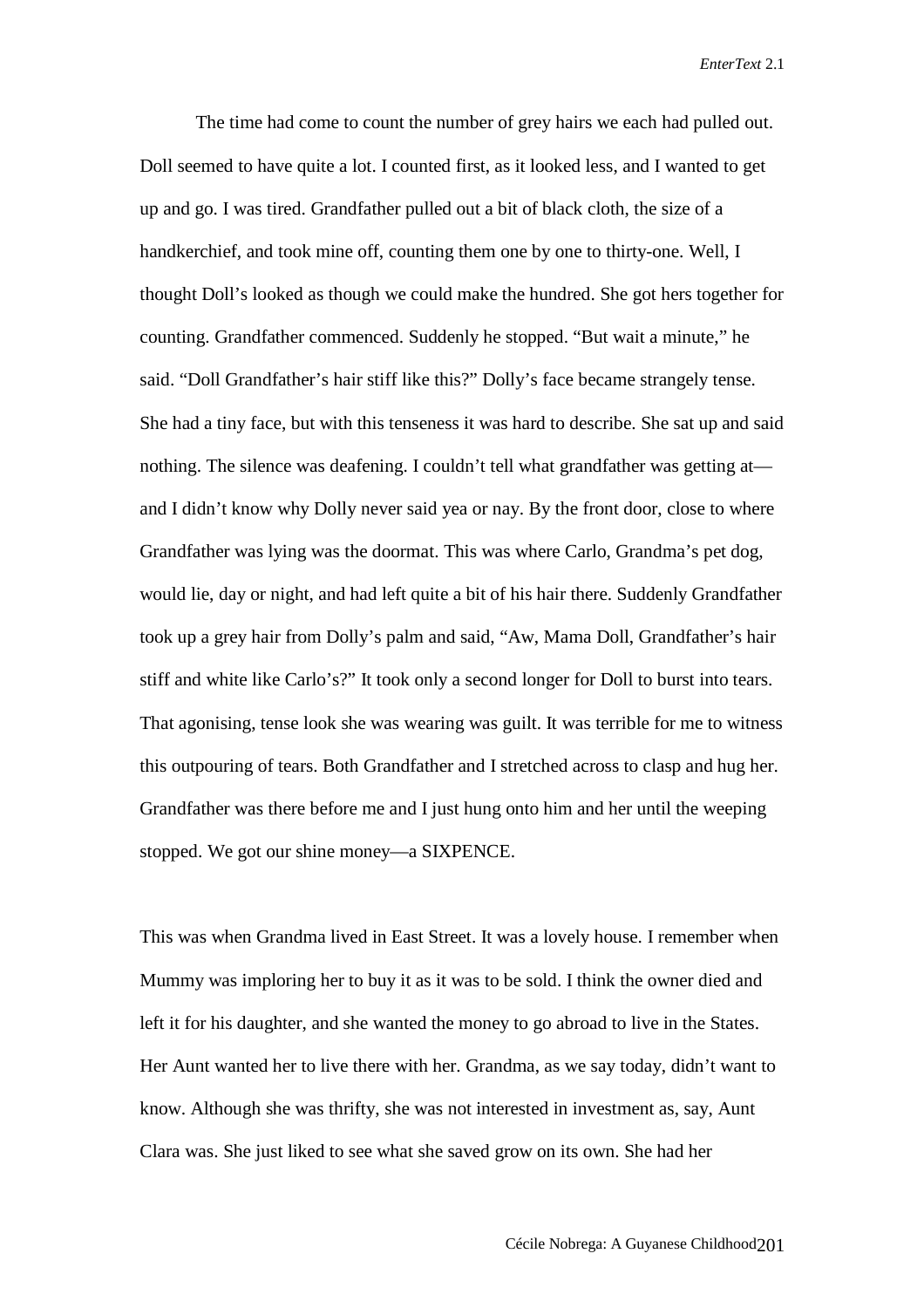priorities. She had to have money to pay Pradasco Bros. This was the firm from which she imported her classical gramophone records. She had to have money for her imported rose bushes. Nothing else was important. This was why she was thrifty. These were the things she needed money for. With regard to running of the home, her clothing, her jewellery, her curtains, sheets, pillow-cases, bedspreads, you name it, these were all provided by Grandfather, who had a running account at Fogarty's Big Store and Home Furnishers in Water Street. It was arranged that any new items of worth being imported were to be sent up to Mrs. Husbands, one of Fogarty's prized customers. Shoes, handbags, umbrellas, hats, anything a lady would need was to be sent up to Mrs. Husbands. This was why one would say she was fully provided for. What a great husband to have. Well, he had the means; the shop was doing fine. Porkknockers who had no money would pay in gold, with small and large nuggets. Others would promise to pay later and request him to *Mark am ah book,* which earned him the name of "MARKABOOK."

I must share this story which Grandma told us herself. She was out in Water Street. That is the shopping centre in Georgetown. She had just left Pradasco where she had paid a bill for a record she bought for me—*Autumn,* by Cecile Chaminade (I wish I had someone to put my compositions on record: the piece I wrote to Doll, when she left and settled in New York, for instance). Pradasco was in Hincks Street, not far from M. U. Hing, the jewellers, and by cutting through the cross street you quickly come to Fogarty's. Grandma paid a visit, knowing her account was good. She could take whatever she wanted and charge it to Mr. Arthur Husbands' account. That was her husband and that was the arrangement. Her eye caught sight of some beautiful umbrellas and a new model of a machine which she liked. She approached the counter and asked for Mr. Vieira, the manager, who looked after getting things for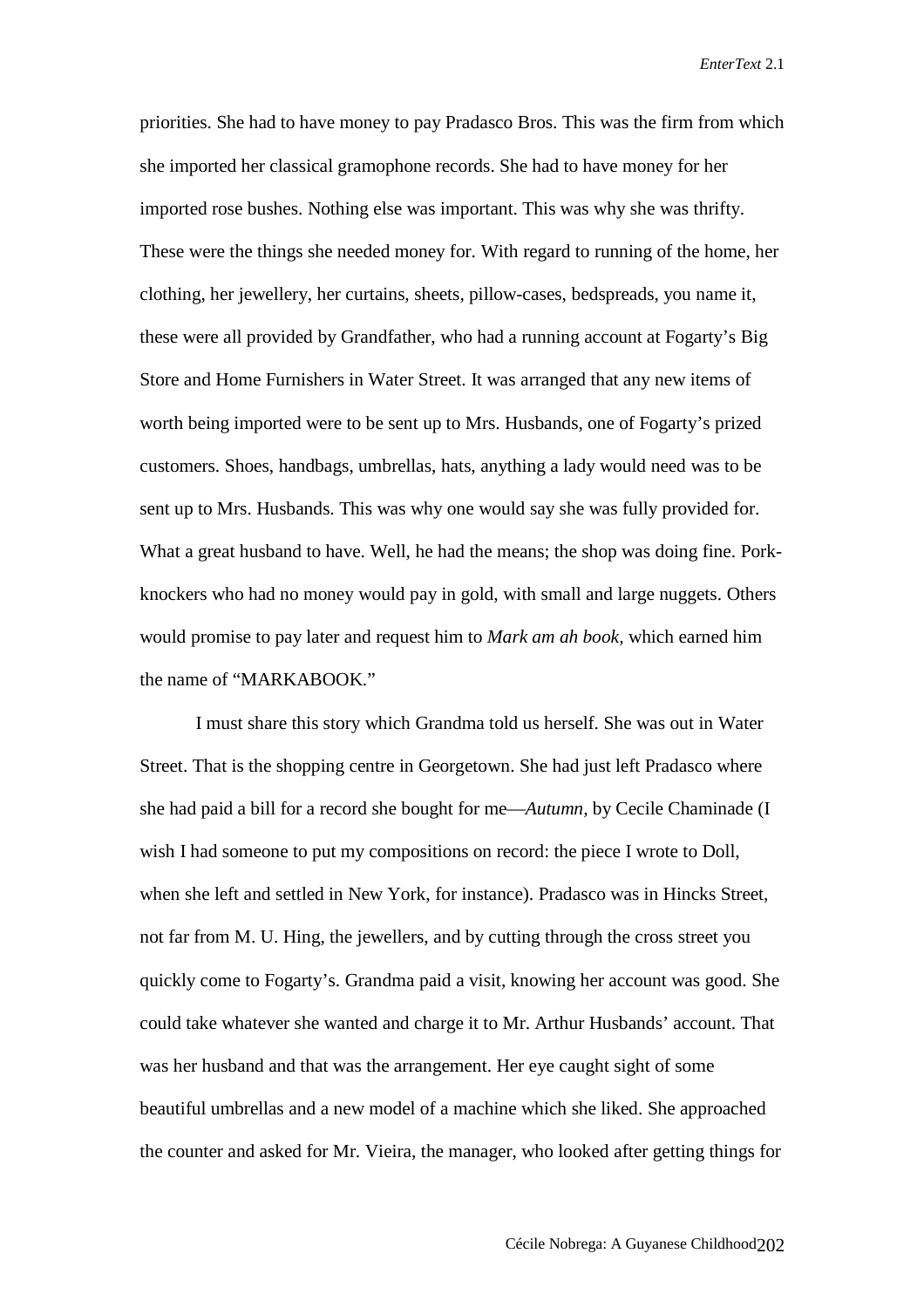her. He came. "Hello, Mrs. Husbands," he said. "How nice to see you this way." He called to a clerk standing nearby, "Bring all the new things we have in—umbrellas, machine, bed linen—and let Mrs. Husbands select what she'd have." The clerk looked dumbfounded, went over to Mr. Vieira and whispered something to him. Mr. Vieira looked equally dumbfounded as he spoke. "Mrs. Husbands, we'll have to sort this out. It appears that someone called the day before and collected your things, saying that she had come for Mrs. Husbands' things." It was only then that it was evident that the Fogarty's account was being used by more than one Mrs. Husbands. Poor old Grandma—she was shattered.

There was no radio then and certainly no television. Entertainment occurred with some who knew how to play a harmonica or a banjo, guitar or saxophone. Yes, there must have been some type of music in the bush, as when we lived at 86 Robb Street, Lacytown, there were in the next lot a series of "rooms," which were tenanted by large families who slept in shifts. To be accurate, there were fourteen in one particular room. The father would have made fifteen regular members in that room, but he was a bushman, and only came down occasionally. He was a fine saxophonist. Everyone knew when he arrived from the bush. He was always drunk and very loud in calling out, when he arrived from his midnight to early morning revelry, to his poor wife, who was very soft in speech, but wide as a door from hip to hip. Her name was Miriam. At the top of his voice he would shout, "Miriam Hencock, bought and paid for, where are you?" He'd go on for some time chanting this phrase, calling her out of the room. "Is the last time ah calling me wife, me sweet honeysuckle wife. Miriam Hencock, where are you, sweeter than sugar cane? Come and take your darling cocky,